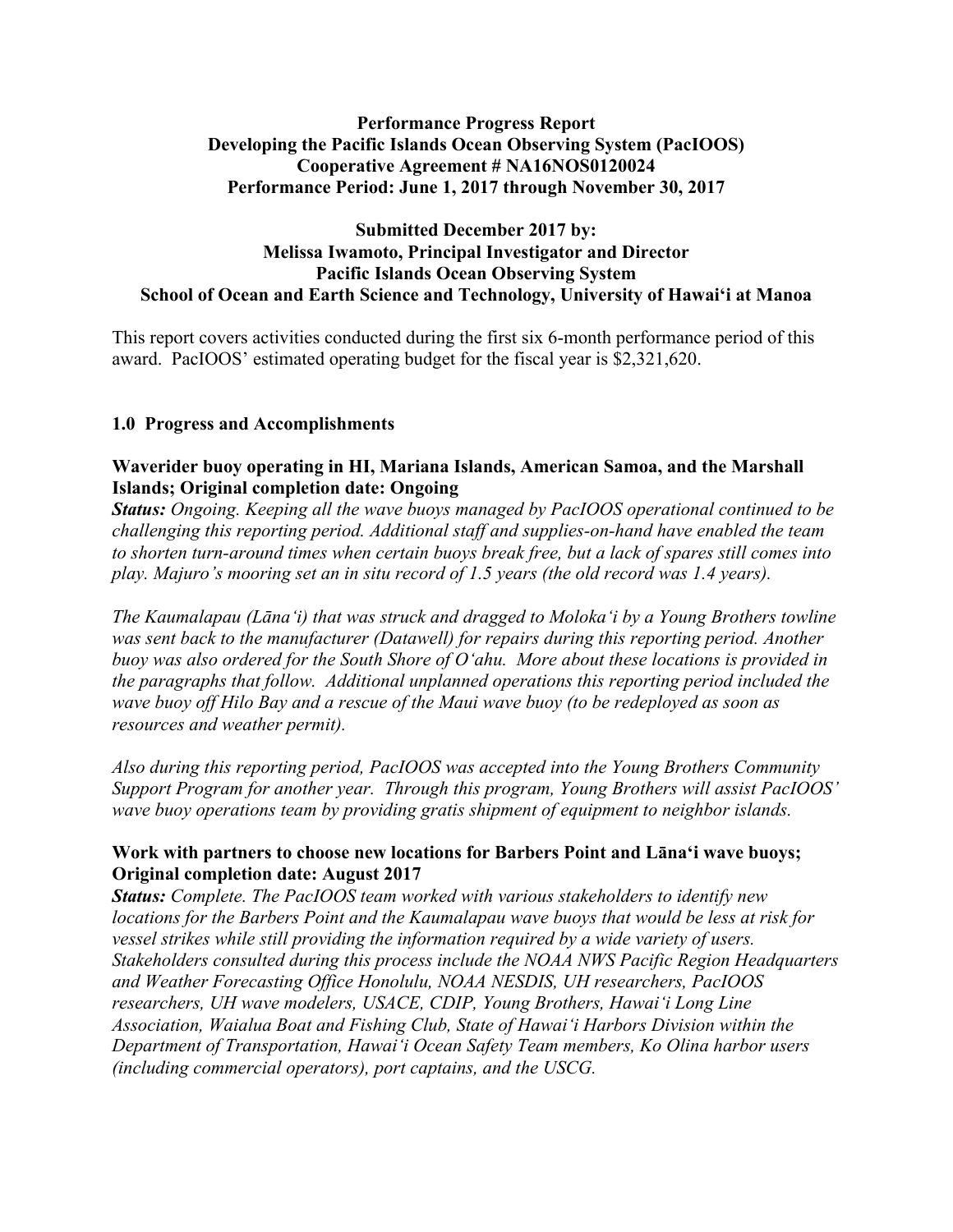# **Submit permit applications for new locations (S. Shore Oʻahu and Lānaʻi); Original completion date: November 2017**

*Status: Delayed/ In Progress. The USACE permit applications for both new buoy locations have been submitted. Unfortunately, the Nation-wide Permit for water quality has not yet been renewed this year with the State of Hawaiʻi Department of Health. This will require additional permits (and associated fees). Once these permits are in hand, PacIOOS will submit a NEPA Environmental Compliance questionnaires to IOOS for each buoy.*

### **Swap Mokapu wave buoy; Original completion date: August 2017**

*Status: Complete. Successful wave buoy swap accomplished in June 2017.*

### **Swap Ipan wave buoy; Original completion date: November 2017**

*Status: Complete. Successful wave buoy swap accomplished in September 2017. Ipan's mooring set a new in situ record of 3.5 years. The mooring was recovered during the wave buoy swap for precautionary reasons.* 

### **Deploy new wave buoy off Pearl Harbor; Original completion date: August 2017**

*Status: Complete. Deployed in June 2017. PacIOOS deployed a new wave buoy near the entrance to Pearl Harbor, Oʻahu, approximately 1.5 miles offshore. The buoy is the first within PacIOOS' wave buoy network to measure surface currents in addition to wave height, direction, and period, and sea surface temperature. Wave information, along with currents data, will help to enhance marine safety, navigation, and harbor operations on Oʻahu's South Shore, and allow for improved wave modeling and surf forecasting. The Hawaiʻi Natural Energy Institute (HNEI) at the University of Hawaiʻi provided the initial support to purchase this buoy with funding from the Office of Naval Research (ONR).*

### **Re-deploy WETS and Kāneʻohe Bay wave buoys; Original completion date: Nov. 2017**

*Status: Delayed*. WETS wave buoy was re-deployed in October 2017, but Kāneʻohe Bay wave buoy re-deployment is delayed due to ongoing issues with its mooring: the acoustic release has not been recovered due to entanglement. The team has conducted two unsuccessful efforts to date to retrieve the old mooring and acoustic release. Another retrieval effort will be conducted when conditions are favorable. Deployment is delayed due to the need for the acoustic release for this mooring as well as for avoidance of additional entanglement with the new mooring.

# **Real-time wave data and associated products online; Original completion date: Ongoing** *Status: Ongoing. New pages for Pearl Harbor wave buoy included.*

### **Nearshore sensors operating and data online; Original completion date: Ongoing**

*Status: Ongoing. PacIOOS currently has 5 near shore sensors operational in Hawaiʻi (4 on Oʻahu and 1 on Maui), and 4 operational in the Insular Pacific (American Samoa, the Federated States of Micronesia, the Republic of the Marshall Islands, and Guam). Partners on the islands other than Oʻahu are key to keeping these sensors operational, and data flowing. A new undergraduate student has been hired to help PacIOOS staff maintain the sensors on Oʻahu. Staff attended a Sea-Bird Scientific training course in Seattle, WA to better understand our instruments and to be able to better serve others in our region.*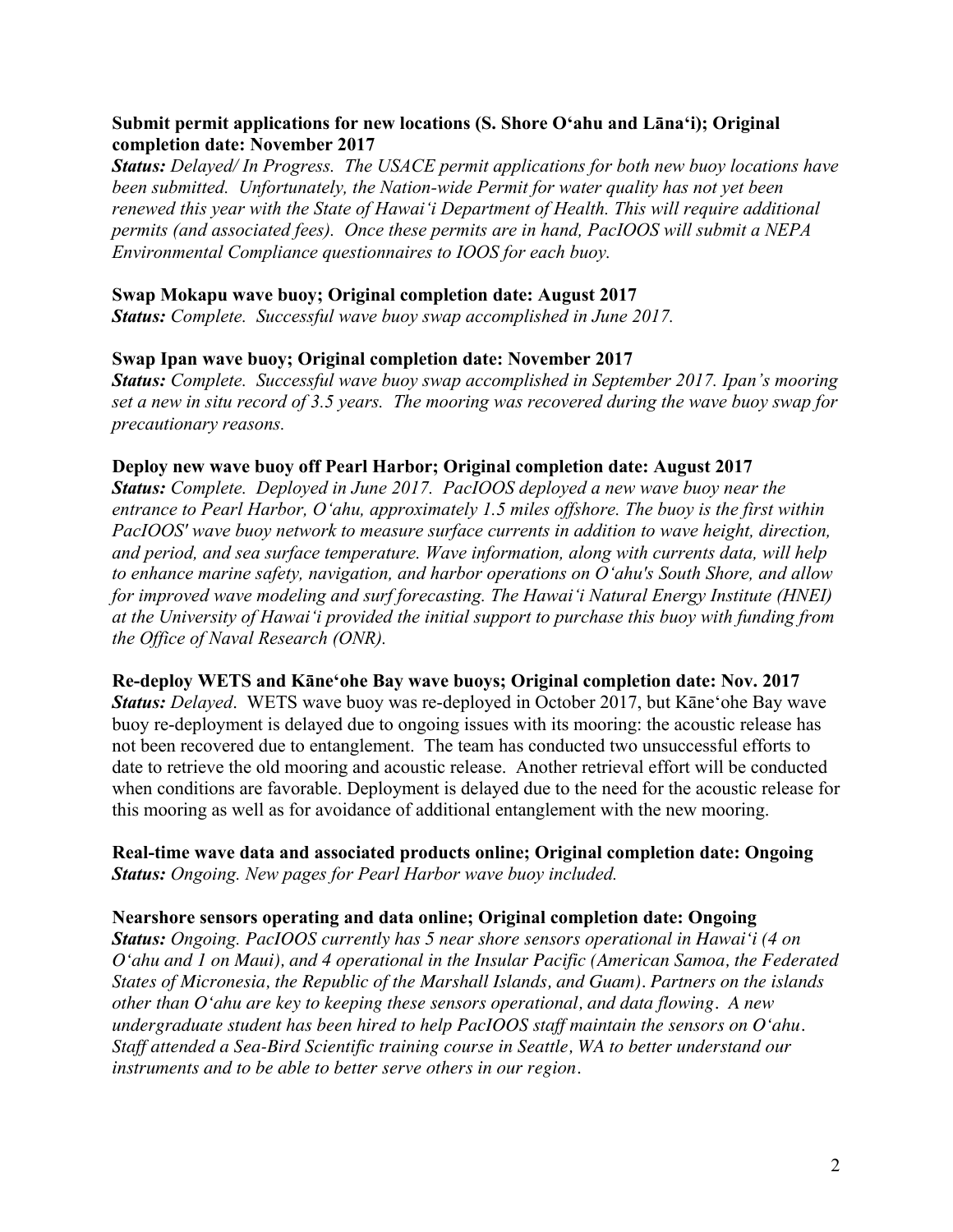*The PacIOOS Water Quality Sensor Partnership Program (WQSPP) continues to be popular with partners and the PacIOOS Governing Council. The program currently has three sensors deployed. One is in Pohnpei (FSM) measuring water quality at a spawning aggregation site for 3 species of groupers. The second is in Palmyra Atoll to support a U.S. Fish and Wildlife coral rehabilitation study. The third sensor is deployed in Kewalo Basin, Oʻahu, HI to help The Friends of Kewalos, a local non-profit organization, to monitor water quality conditions before and during a construction project in Kewalo Basin Harbor. Because of the popularity of the WQSPP, it would be nice to have additional sensors to commit to this program; however, funds are not currently available for this.*

### **Hilo Bay water quality buoy operational & data online; Original completion date: Ongoing**

*Status: Ongoing. PacIOOS co-investigator Dr. Jason Adolf moved to the East Coast for a new faculty position. Dr. Steve Colbert took over supervision of the PacIOOS Hawaiʻi Island water quality buoys in August. At that time, the Hilo Bay water quality buoy (WQB) was in need of maintenance and data telemetry upgrades. These were accomplished during this reporting period, and the Hilo WQB is again up and running. In addition, new students supervised by Dr. Colbert are now trained to assist with ongoing maintenance.*

### **Permit application for Pelekane water quality buoy; Original completion date: Nov. 2017**

*Status: Delayed. We have obtained the nationwide permit for the buoy deployment from USACE, but the team is still working on the environmental review by the USCG. There are questions from the USCG about the visual impact of the buoy, which the team is working to address by meeting with community members. Once these issues are addressed, PacIOOS will submit a NEPA Environmental Compliance questionnaire to IOOS for permission to proceed. The new buoy will be highlighted at the upcoming West Hawai'i Integrated Ecosystem Assessment (IEA) Symposium hosted by NOAA.*

# **Real-time and Logged water quality data and products online; Original completion date: Ongoing**

*Status: Ongoing. Dynamic graphs and map viewers on the PacIOOS website provide a quick way to check the latest observations.*

# **Real-time surface currents available online for west and south shores of Oʻahu and Hilo Bay; Original completion date: Ongoing**

*Status: Ongoing. PacIOOS HFR have had between 80-90% uptime during this reporting period. Focus has been on operations and maintenance of 7 HFR stations on Oʻahu and Hawaiʻi Island. Change in ownership of the Kapolei refinery made access challenging, but it has been resolved by acquiring TWIC cards and new points of contact during this reporting period. Changes in management at three other places where we have long range WiFi communication relays have also resulted in intermittent data uploads. Cables at the Kalaeloa station were damaged by mongoose; the team has requested assistance from the SOEST Facilities to pull new cables, in the mean time the radar operates at reduced range. Kakaʻako HFR is based within the Statemanaged park that was recently (October 2017) closed to the public and all power shut down in order to conduct major repairs to 30 light posts throughout the park that were damaged by the houseless community utilizing the grounds. This impacted the power to the HFR on the grounds*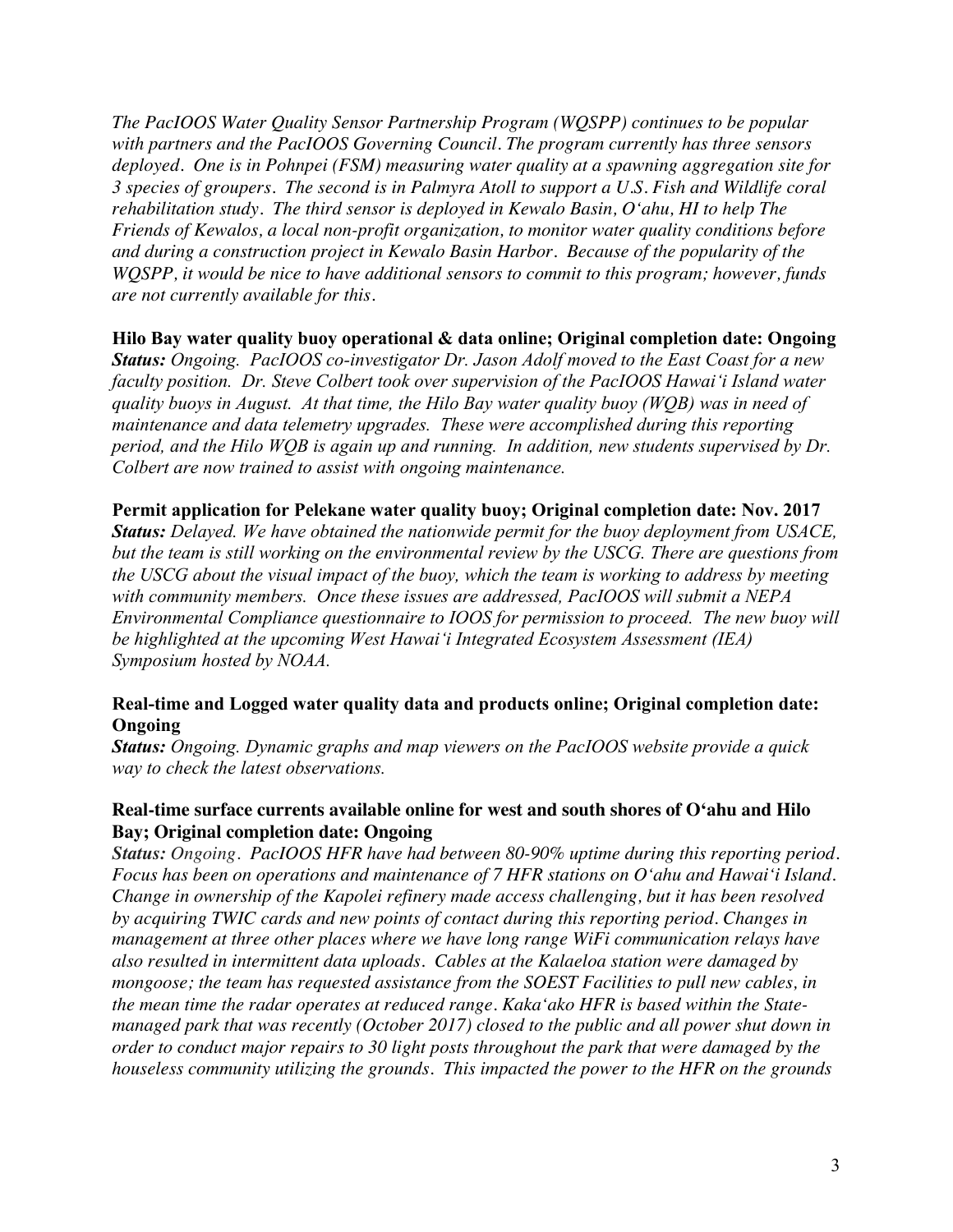*as well. As a result, the Kakaʻako HFR will not be available until the power is restored to the park.*

*The wind and solar power at the Kaʻena HFR site sustained heavy damage during a storm in January 2017, following another storm in January 2016, which destroyed one of the two solar trackers. Three of the four windmills, and 4 of the 6 solar panels sustained major damage. The windmills were replaced, the rooftop static array of 6 panels was repaired in April, and the first solar tracker was rebuilt in May 2017, enabling again 2 acquisitions/hour at 50W/TX. The second solar tracker is being rebuilt in November 2017, with the assistance of the SOEST Facilities, to allow operating during the winter period, which has less solar radiation and lower winds.*

*Many of the outdoor equipment (cables, antennas) at the HFR sites are aging and will soon require repairs/recapitalization. The UH-designed radar electronics, however, has proven to be rock-solid, with not a single electronics failure since they were installed to replace the failing WERAs in 2012.*

### **Ocean condition products online; Original completion date: Ongoing**

*Status: Ongoing. Dynamic graphs and map viewers on PacIOOS' new website provide a quick way to check PacIOOS' latest observations and forecasts.*

# **High-water level forecasts upgraded based on feedback/new inputs; Original completion date: Ongoing**

*Status: Ongoing. Continuously refining forecasts with user feedback and collaborating with partners to obtain on-the-ground validation during predicted events. Extremely high water levels were experienced throughout the Pacific Islands through August 2017. Partners and users helped us learn more about the impacts of these events with photo documentation and reports.*

# **Harbor surge forecast upgraded based on feedback/new inputs; Original completion date: Ongoing**

*Status: Ongoing. Work ongoing to refine harbor surge forecast and obtain non-IOOS funding to expand locations.*

# **Wave run-up forecasts upgraded based on feedback/new input; Original completion date: Ongoing**

*Status: Ongoing. PacIOOS continues to refine forecasts with user feedback and collaborating with partners to obtain on-the-ground validation during predicted events. In addition, PacIOOS was awarded a NOAA OCM Coastal Resilience Grant to develop a high-resolution, real-time, numerical-model-based wave run-up forecast and notification system for West Maui. Included in this project is the preparation of future inundation scenarios, taking rising sea levels and increasing wave energy into consideration. The 3-year project started in October 2017. Project partners include the Department of Oceanography at the School of Ocean and Earth Science and Technology, University of Hawaiʻi Sea Grant College Program, County of Maui, and State of Hawaiʻi Department of Land and Natural Resources.*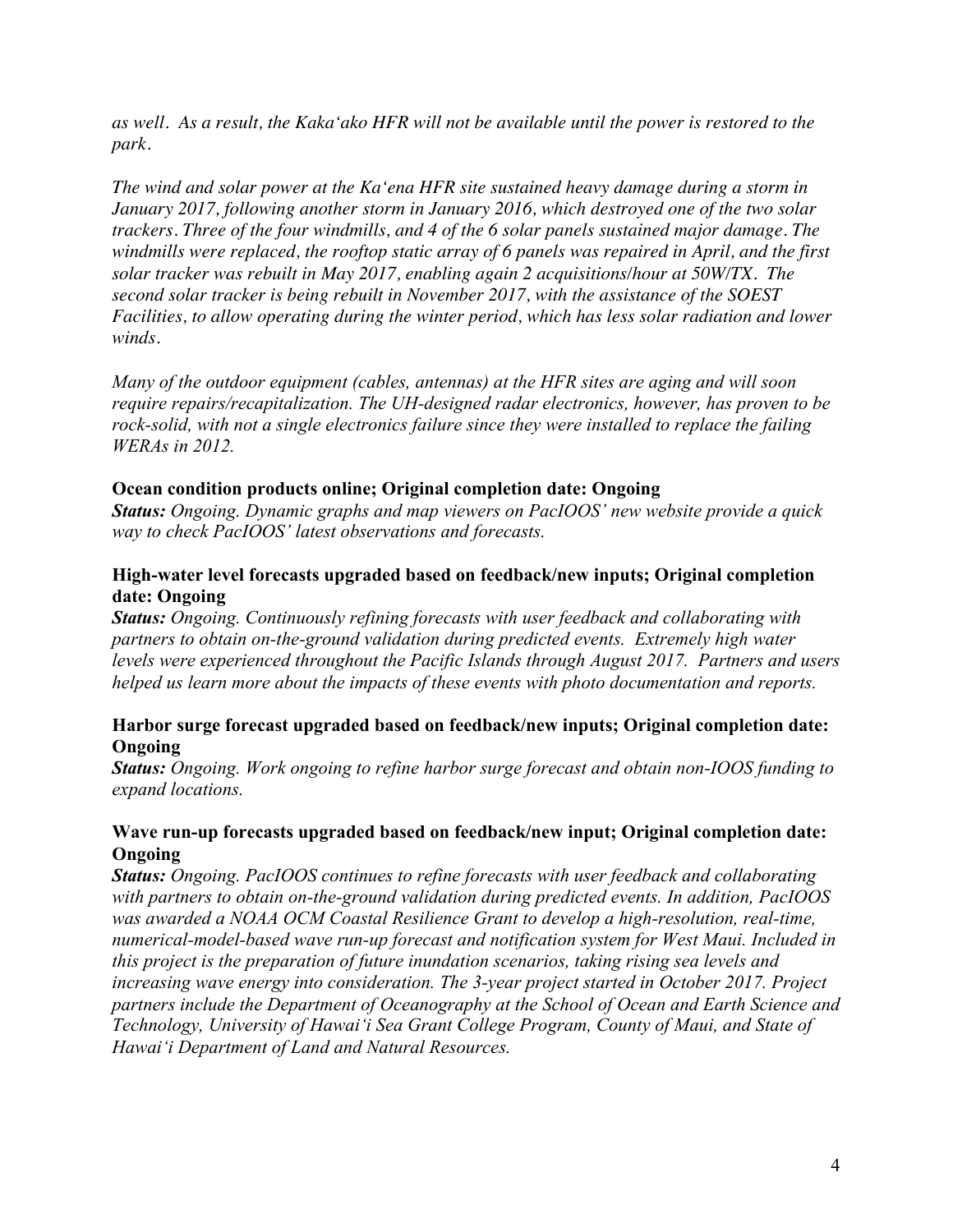### **Coastal hazard data and products online; Original completion date: Ongoing**

*Status: Ongoing. In addition, PacIOOS produced two short video introductions that describe the elements of the PacIOOS high sea level forecasts and the PacIOOS wave run-up forecasts.* 

# **Research existing package options for a secure backend database of users; Original completion date: November 2017**

*Status: Complete. After conducting the necessary research, it was determined that it is favorable to create a back-end system in-house using Python and a library that staff is now learning. The bindings and security will be handled by an industry standard system that is off the shelf. The authentication will run through Facebook, Google, Twitter, or other platform already familiar to most of our users.*

# **Continuously upgrade ROMS circulation model in operation for Hawaiʻi, Mariana Islands, and Samoan Islands; Original completion date: Ongoing**

*Status: Ongoing. Extensive development of the operational software to update and improve reliability to deal with new and varying data sources (we collect data from dozens of sources each day for satellites, Argo, HF radar, etc.). These software updates have been rolled into the PacIOOS operational system. There are a few minor issues that still need to be addressed. In addition, the team developed an improved model for the Hawaiian region. They performed a 10+ year reanalysis using over 100M observations. These improvements and the reanalysis are making their way into the PacIOOS data stores and operational system. A manuscript is currently in draft form.* 

*The team also developed and tested a pathogenic microbe model for Ala Wai. Working with other programs at UH, they deployed several sensors in the Ala Wai canal. These came out of the water in June, and in a pilot cooperation program with Iolani school, students are processing those data to compare with the model to perform validation. The PacIOOS team will conduct other validation tests as well. As part of these efforts, Dr. Grieg Steward, a UH researcher, collected water samples and is processing them via QPCR to identify pathogenic bacteria. The team will use these data as a baseline for model parameterization to capture how well we can simulate and predict blooms.* 

*As part of the newly funded OTT project, the team will produce estimates of how the observations used operationally improve our forecasts for a number of metrics, including Search and Rescue.*

# **Model data and products online; Original completion date: Ongoing**

*Status: Ongoing. All forecasts and data output are available via the PacIOOS website.*

# **Ala Wai plume model online; Original completion date: Ongoing**

*Status: Ongoing. A revised version of the PacIOOS Turbidity Plume Forecast for the Ala Wai Canal, Oʻahu, is now live. The updated visualization features interactive controls to play, replay, and forward to different timeframes, and to loop the animation in different speeds. The Turbidity Plume Model simulates the possibility of a plume developing at the Ala Wai Canal for the upcoming two days, and also includes a hindcast for the previous three days. Turbidity (water clarity) is impacted by various factors, including rainfall, waves, wind, and tidal movement. Very*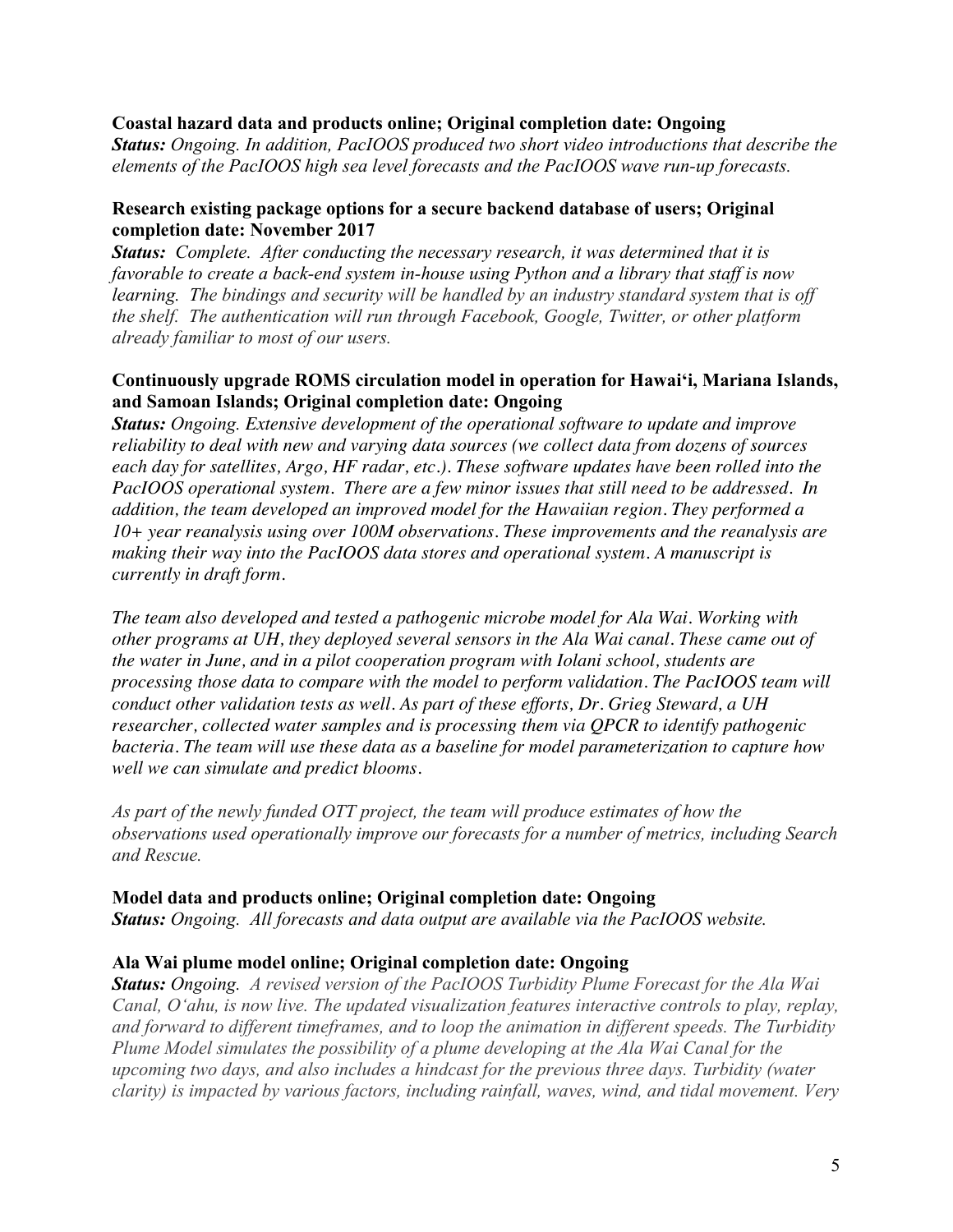*high turbidity levels are normally caused by large amounts of storm water runoff that can severely impact the nearshore water quality.*

**Transmitting tags deployed on pelagics (sharks); Original completion date: Ongoing** *Status: Ongoing. During the reporting period, 10 scout tags transmitted oceanographic data through the PacIOOS system. These tags are capable of providing near real-time oceanographic profiles. Also during the reporting period, significant progress was made in installing information transfer infrastructure that now allows "machine to machine" relay of data to the ATN DAC and the PacIOOS web pages. New tracks from 6 of the tagged sharks are now available on the PacIOOS website.* 

# **Service land-based receivers for shark tags; Original completion date: Ongoing**

*Status: Ongoing. Currently 3 land-based receivers are deployed on Oʻahu, and 2 are deployed on Maui. With permission secured to deploy another one on Lānaʻi, plans are in place to deploy one more receiver, which will provide increased coverage of Penguin Banks.* 

*A new research publication, entitled "Motes enhance data recovery from satellite-relayed biologgers and can facilitate collaborative research into marine habitat utilization," was published in July 2017 in the Animal Biotelemetry Journal. Researchers from Wildlife Computers, the Hawaiʻi Institute of Marine Biology, and Marine Ecology and Telemetry Research studied the use of land-based receivers as a method to increase data throughput from tags attached to marine animals. The study evaluated signals detected by motes installed in the Hawaiian Islands and Southern California, and it concluded that land-based receivers significantly increase data throughput compared to utilizing only the limited Argos satellite array.*

# **Plan and prepare for ATN workshop with IOOS Program Office and partners; Original completion date: February 2018**

*Status: In progress. Initial internal conversations have begun to determine optimal timing, location, and potential participants. PacIOOS is also reaching out to other RAs that have either conducted such workshops or are further along in the planning process.*

**Conduct 2017 Governing Council Elections; Original completion date: August 2017** *Status: Complete. September 2017. See more details below in Section 3.0.*

# **Convene Governing Council meeting; Original completion date: November 2017**

*Status: Complete. November 2017. Members of the PacIOOS Governing Council (GC) gathered for the annual meeting in Honolulu, HI. Following detailed program updates, discussions focused on approving the PacIOOS' revised Strategic Framework, updating the PacIOOS performance measures, and expanding the network under level funding. GC members from across the region represent various sectors and provide valuable feedback to help guide the future direction of the program.*

# **Ongoing outreach with stakeholders and partners to ensure meeting ocean data needs; Original completion date: Ongoing**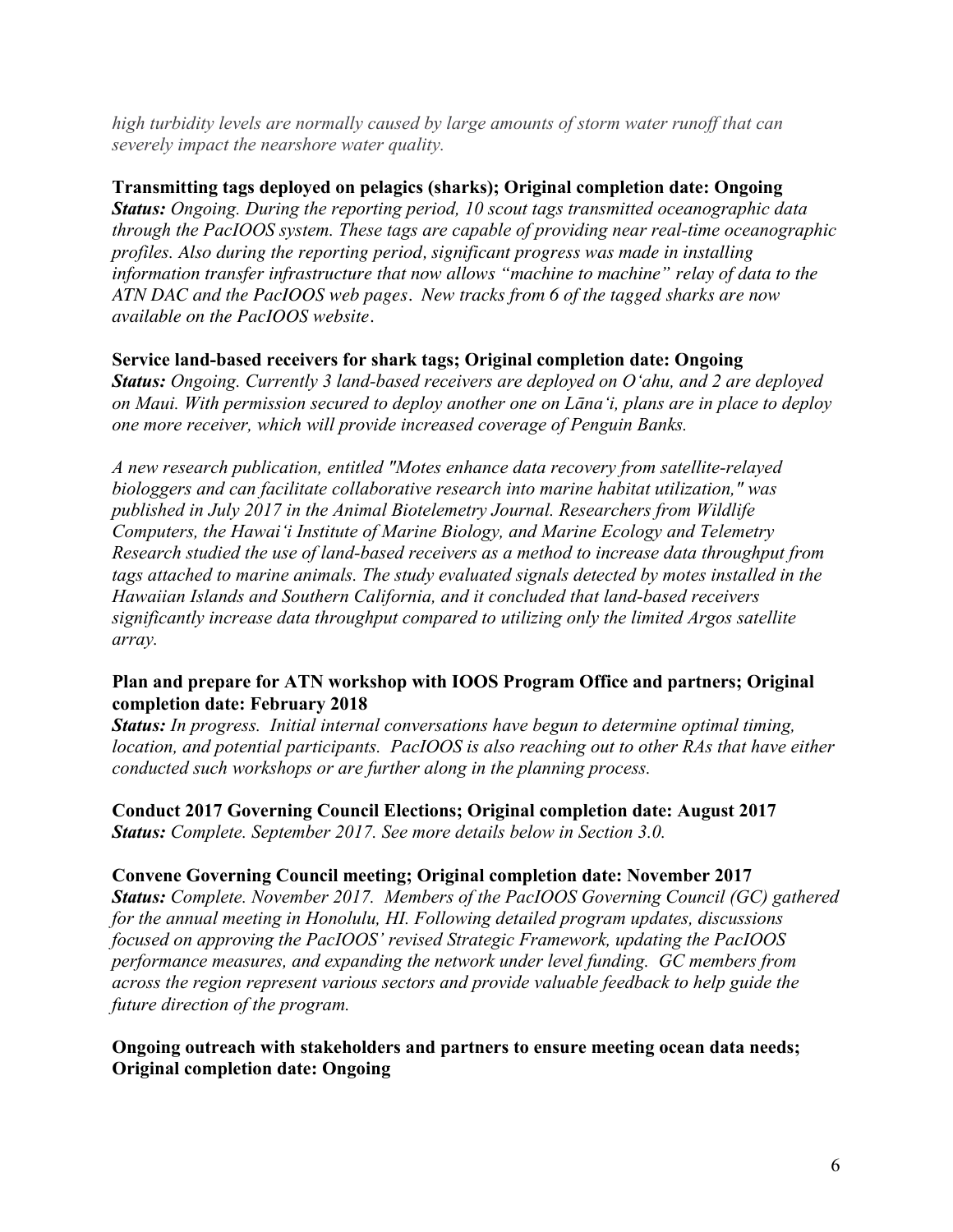*Status: Ongoing. Communication with partners is ongoing via e-mail, phone calls, and meetings. Specific activities during this reporting period are listed below.*

# *Communications*

- *PacIOOS continues to publish and distribute monthly e-newsletters; more than 155 new contacts were added to the newsletter mailing list, the majority of which signed up through the subscription form on the PacIOOS website; a total of 1900 recipients receive monthly updates.*
- *Increased public awareness and interest in PacIOOS with targeted, engaging press releases to announce the deployment of the new wave buoy off Pearl Harbor, and the Coastal Resilience Grant to increase resiliency and preparedness in West Maui.*
- *Continue to produce updated and relevant flyers and materials for workshops, conferences, partner meetings, and general outreach, including rack cards and postcards.*
- *Increased number of web stories that are easy to share on social media, to provide PacIOOS updates, and announce new tools and data sets.*
- *During this reporting period, the PacIOOS website was visited by over 40K users and had more than 105K sessions.*

# *Social Media*

- *PacIOOS continues its presence on social media, in particular on Facebook and Twitter, with a post frequency of 1-3 posts per week.*
- *PacIOOS' Facebook page has more than 1,340 likes; Twitter following increased by 15% from the last reporting period to 350 followers.*
- *Popular posts included the deployment of a nearshore sensor in Palmyra; new tiger shark tracks on the PacIOOS website; coastal resilience grant for West Maui; fun facts during shark week; and the deployment of the wave buoy off Pearl Harbor.*

# *Collaborative Efforts/Events*

- *Visited ocean observing assets with PacIOOS partners, users, researchers and staff to celebrate PacIOOS' 10-year anniversary.*
- *Participated in outreach and educational events, including the Annual Kewalo Basin Park Clean-up, Marine Educators Night, and SOEST Open House.*
- *Presented at Coastal States Organization Meeting in Honolulu and at Hanauma Bay 'Theater Thursday'.*
- *Participated in Hawai'i Conservation Conference and Hawai'i Fishpond Practitioner Workshop.*
- *Continue to run PacIOOS kiosks at University of Guam, College of Marshall Islands, Windward Community College, Kailua Sailboards & Kayaks, Maui Ocean Center, Dolphin Quest (Kohala Coast, Big Island), Mokupāpapa Discovery Center (Hilo), and Kaua'i Community College.*
- *Continue collaboration with UH Maui College to use PacIOOS Voyager lesson plan as classroom activity for oceanography lab; focusing on data relevant to students and realworld decision-making.*
- *Water quality team continues to mentor undergraduate college students and high school students to support sensor program.*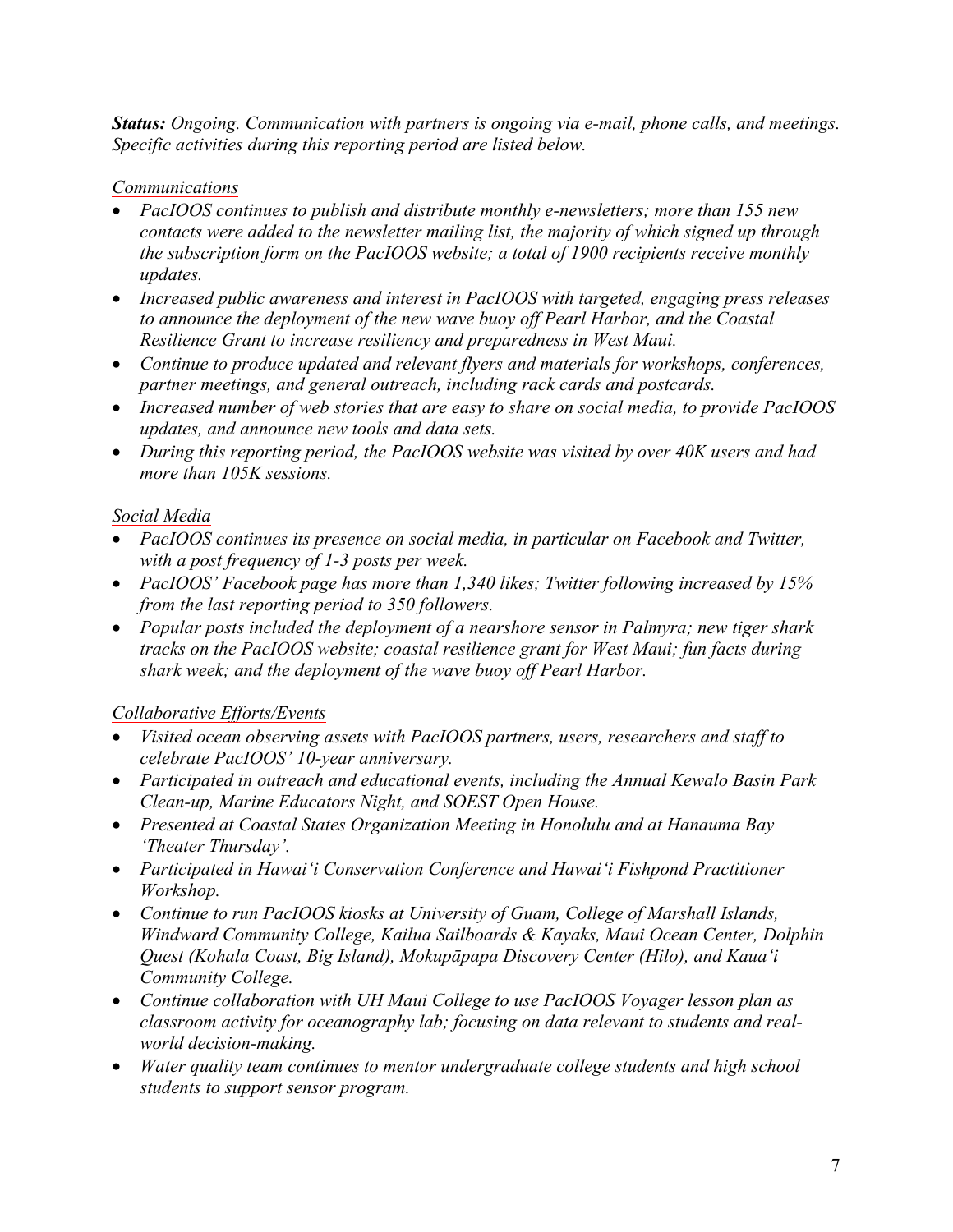### **Internal performance metrics report; Original completion date: August 2017**

**Status:** *Complete. October 2017. Operational uptime was slightly below the 90% targeted metric due to various issues, including vessel strikes, lack of spare instruments, and challenges with maintenance in remote areas of our region. A new spare nearshore sensor is likely to increase uptime for future reporting periods. Operational uptime and spatial coverage of PacIOOS numerical models was well above the 90% target. The operational uptime of the PacIOOS website and data services was above the 99% target. When comparing data only with regard to the new website, website traffic also increased above the target rate. PacIOOS improved overall system effectiveness, annually, across all components, and exceeded the target to increase the number of ocean and coastal data sets available via PacIOOS. The Governing Council suggested PacIOOS re-examine the performance metrics in light of the new Strategic Framework.*

**Additional activities** not mentioned above that highlight regional observing system successes and occurred during this reporting period include the following:

- *Combined page views of the PacIOOS website and PacIOOS wave buoy pages from NDBC, and CDIP total over 1.04 million. PacIOOS wave buoys accounted for over 3.4 million data requests and over 2.3 million RSS requests through NDBC during this reporting period.*
- *Over 21,000 unique visitors (via direct external access to our servers) accessed more than 9.8 million pages in our servers and transferred over 1.3 TB of data.*
- *PacIOOS secured funding from multiple sources, including UH SOEST, HNEI, ONR, University of Guam EPSCoR, and other NOAA offices (OCM, NWS).*
- *New partner data set for Multi-scale Ultra-high Resolution (MUR) sea surface temperature (to replace G1SST) was added to the PacIOOS Voyager.*
- *PacIOOS'* Voyager *now features a new tool that computes statistics for a user-selected area. The area statistics tool generates the mean, median, minimum, maximum, and standard deviation for a selected area in many of the gridded datasets, including forecasts, satellite data, bathymetry, and elevation. This added functionality is relevant for those examining larger areas (instead of points), and can provide information such as maximum wave height, average sea surface temperature, or minimum wind speed for the selected area. Users can view time series plots in Voyager's dialog boxes or download the data. Development of this new utility was funded by NOAA OceanWatch Central Pacific Node.*
- *Data from the Ocean Tipping Points (OTP) Hawaiʻi Case Study are now available for download on the PacIOOS website. OTP aims to support effective ecosystem-based management by providing resource managers and practitioners with tools to anticipate, avoid, and respond to coral reef change in Hawaiʻi and beyond. More than 40 data layers were developed, showing the influence of environmental factors and human-based activities on coral reef ecosystems across Hawaiʻi. Users can download data layers in various formats, find metadata, and explore all layers in an interactive map viewer. The project pages also offer information about the Hawaiʻi case study, its value, project findings, and partners involved in the study.*
- *Participated on the NOAA Pacific Island Regional Team (PIRT), NOAA Sentinel Site Program, NOAA Pacific Regional Outreach Group (PROG), one NOAA American Samoa, and State of Hawaiʻi Ocean Resources Management Plan (ORMP) Working Group.*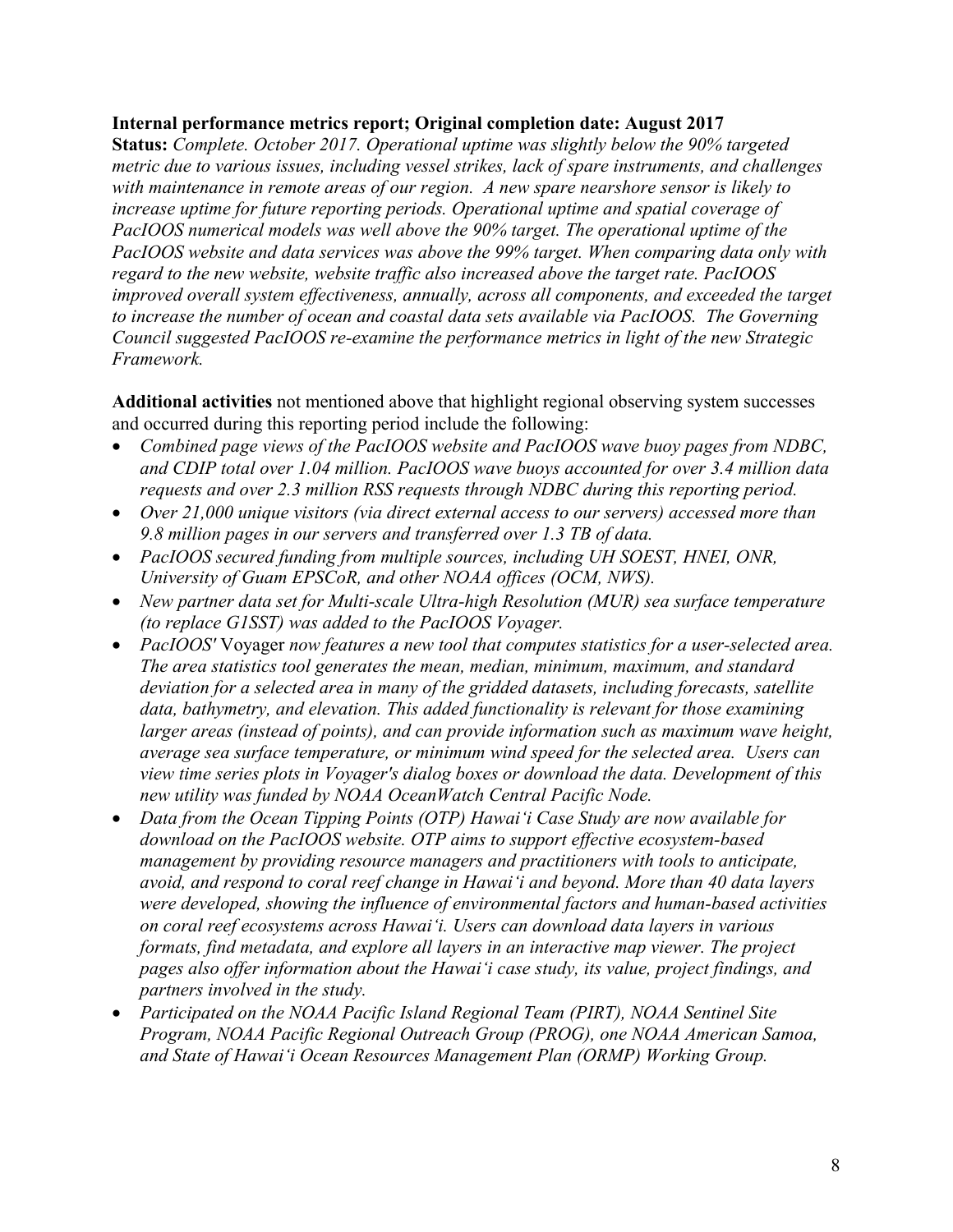- *Continued collaboration with the Hawaiʻi Office for Coastal and Conservation Lands and the UH Coastal Geology Group to address needs of what is now called the Hawaiʻi Climate Commission.*
- *Partnering with NOAA Habitat Blueprint team for West Hawaiʻi to wrap up project page to inform the public on the efforts in the priority area and to enable access to related data.*
- *Continued discussions with Pacific Islands Regional Planning Body (RPB) on potential partnership with PacIOOS providing the data management backbone for the RPB.*
- *PacIOOS participated in IOOS Association Directors meeting in Washington, D.C. (June 2017).*
- *PacIOOS participated in IOOS Fall Meeting in Seattle, WA (September 2017).*
- *Strategic Planning efforts are continuing to update the 5-year PacIOOS Strategic Framework and PacIOOS Operational Plan.*

# **2.0 Scope of Work**

No changes to the project scope of work are anticipated.

# **3.0 Personnel and Organizational Structure**

Ms. Melissa Iwamoto became Principal Investigator for PacIOOS on July 1, 2017. The former PI, Mr. Chris Ostrander, moved to a position outside the PacIOOS region in August 2017. In addition, Dr. Margaret McManus is now overseeing the PacIOOS wave buoy operations, and Dr. Steven Colbert is overseeing the PacIOOS water quality buoys on Hawaiʻi Island.

PacIOOS held 2017 elections in July-September 2017 to fill 6 seats on the PacIOOS Governing Council. New PacIOOS Governing Council Members include representatives from The Nature Conservancy (Hawaiʻi Program); State of Hawaiʻi Office of Planning, Coastal Zone Management Program; and the U.S. Army Corps of Engineers. Re-elected members include representatives from Pacific Disaster Center; State of Hawaiʻi Department of Transportation, Harbors Division; and Mālama Maunalua. Dr. Brian Taylor, Dean of the School of Ocean and Earth Science and Technology at the University of Hawaiʻi at Mānoa, is now chair of the PacIOOS Governing Council.

PacIOOS added two new MOA partners during this reporting period: The Nature Conservancy's Hawaiʻi Program and the State of Hawaiʻi Department of Land and Natural Resources, Division of Aquatic Resources. The total number of MOA Signatories is now 56.

# **4.0 Budget Analysis**

Spending for this award is on track with projected program expenditures. The University of Hawaiʻi Office of Research Services submitted a semi-annual financial report for the period ending September 30, 2017, through Grants Online. That report showed total receipts of \$2,659,005.08.

As of December 4, 2017, internal budget tracking shows expenditures of \$3,180,230.88 representing a draw down of 62.5% of the Federal funding for this award.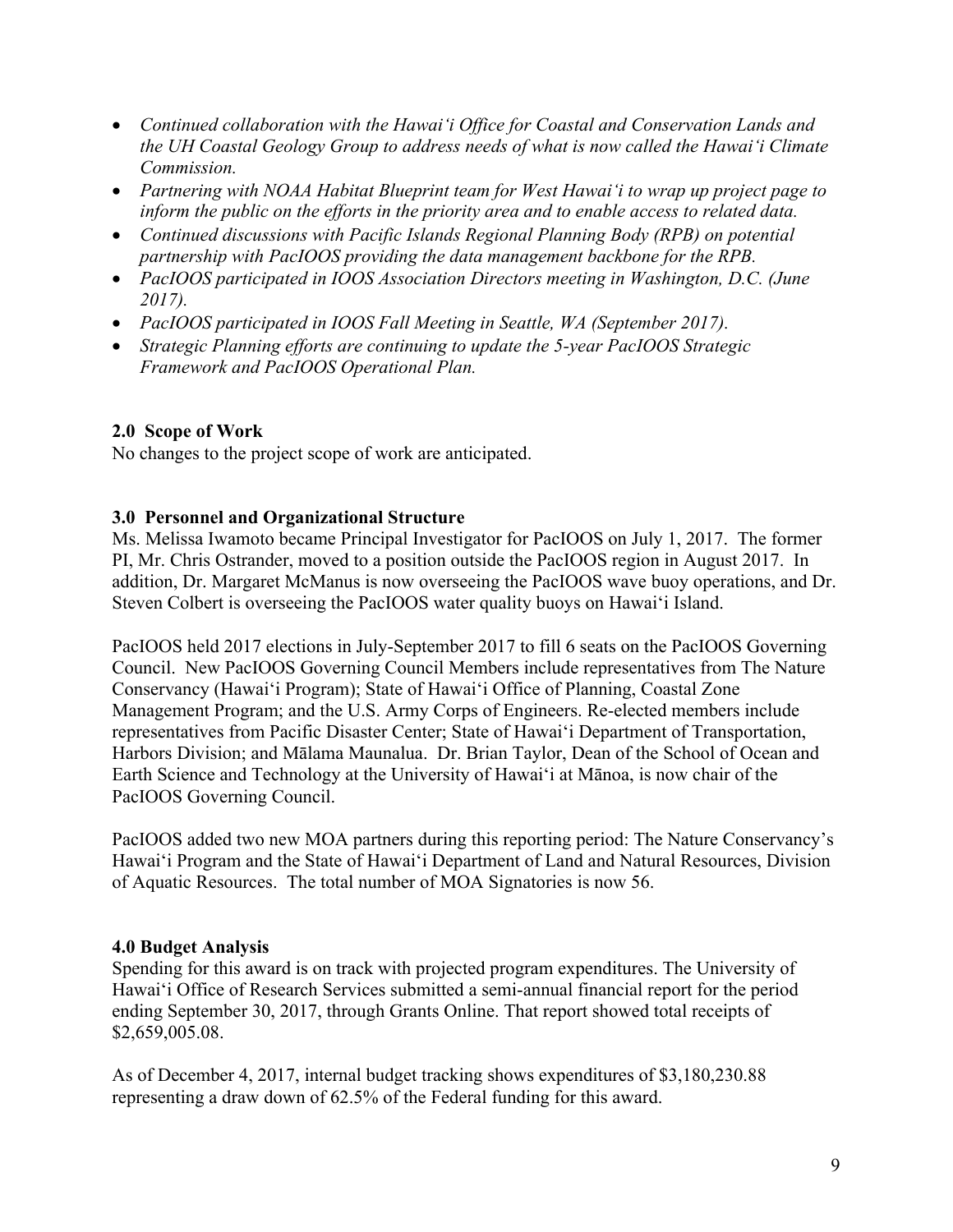# **Performance Progress Report Addendum (covering December 2016 – November 2017, unless otherwise stated)**

# **Education and Outreach Inventory**

The Education and Outreach Inventory has been updated with PacIOOS activities. Please see the Google Doc for responses. https://docs.google.com/a/noaa.gov/spreadsheets/d/1gjQiCa\_cf1IGUNZPSoS4OG5CAKSXW\_e jCFEVjLEOZHE/edit?usp=sharing

# **Data Management, Products, and Services**

The PacIOOS data management group (DMG) ensures the data collected by PacIOOS are stored and accessible to users via standard services. Progress and challenges toward addressing each data management requirement are described below. See PacIOOS Data Management System (DMS) Plan (2016) for details.

# **1. Open Data Sharing**

PacIOOS adheres to the NOAA Data Sharing Procedural Directive. All real-time and near real-time data managed by PacIOOS are freely available through open services, without delay or restriction. Avenues for accessing the data are available through the PacIOOS website: http://www.pacioos.hawaii.edu/data-access/servers/. Geospatial data are served via GeoServer and OpenLayers. PacIOOS does not restrict access to any data it collects or serves. Metadata are provided for all data, and data are machine-readable.

### **2. Data management planning and coordination**

PacIOOS ensures local data storage and is working with NCEI for permanent archiving of data. PacIOOS routinely updates our data management plan, which was also part of our successful certification package. The PacIOOS DMG enables activities within PacIOOS modeling groups. PacIOOS continuously strives to make improvements to the system to ensure that regional DAC maintenance is stable, reliable, and efficient. Funding is always a challenge when planning for long-term operations and maintenance, including of a DMAC system. Additional funding sources outside of IOOS are continuously being pursued in order to ensure continuity and stability of the DAC.

PacIOOS supports data management coordination by participating in the operations, maintenance, and evolution of the national DMAC subsystem, including attending annual meetings and joining webinars and conference calls throughout the year. PacIOOS actively participates in cross-regional data management policy and implementation plan development, when invited to do so. PacIOOS is willing to participate in national data management committees and forums.

### **3. Provision of data to the Global Telecommunication System (GTS)**

PacIOOS does not actively send data to the GTS. However, data that go through the functional DACs (e.g., data from the PacIOOS wave buoys) are sent by the DAC to the GTS when appropriate. WMO numbers will be sought for the remaining observing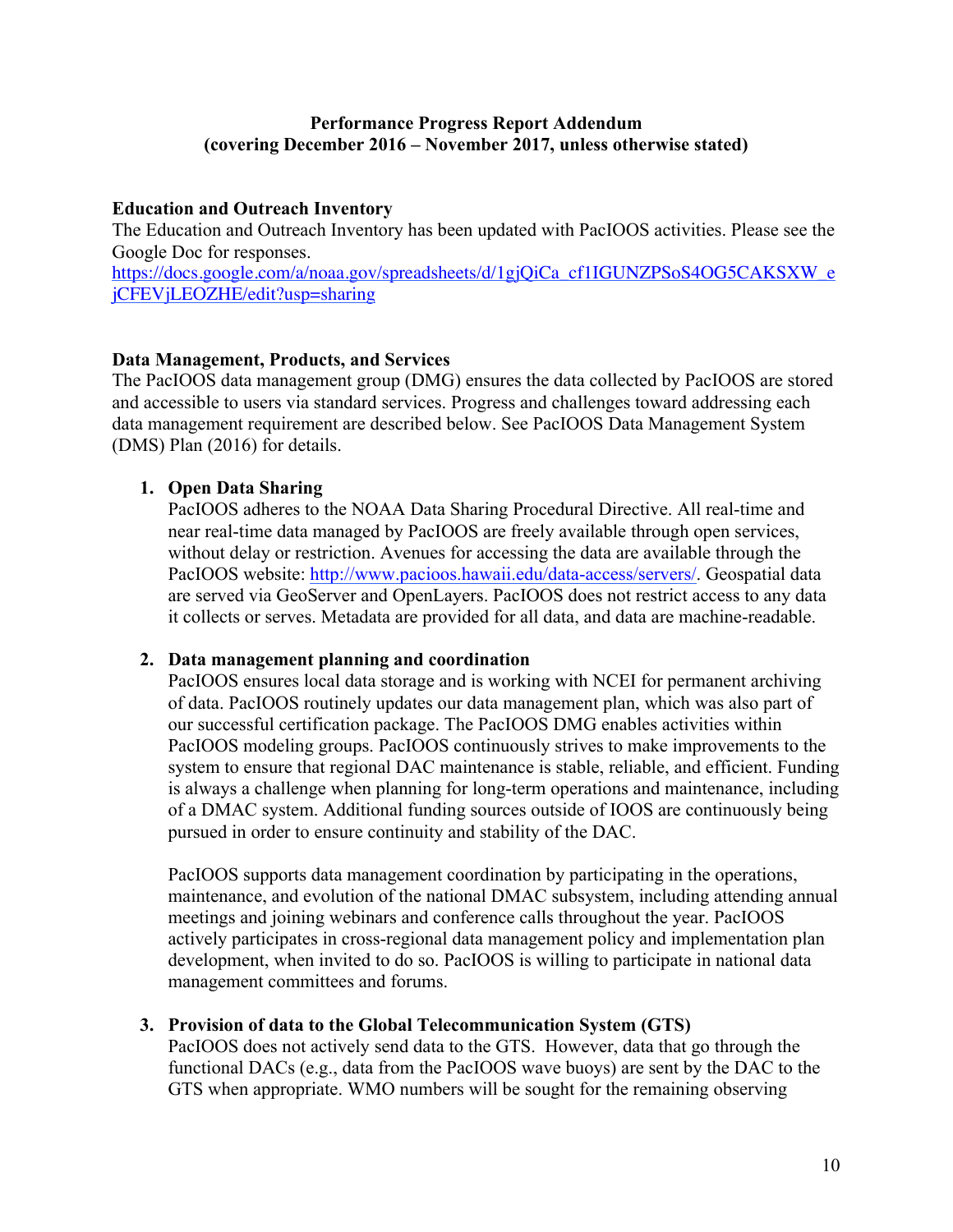platforms (near shore sensors (NSS) and water quality buoys (WQB)). A request has been made for our example WQB data set, and we are awaiting word from NOAA.

### **4. Data access services**

All PacIOOS data are made available via data access services, and all are registered in the IOOS Catalog. Direct, binary access is provided through standard open-source protocols. Our main service is OPeNDAP (Open-source Project for a Network Data Access Protocol), and the system is built around the Thematic Real-time Environmental Distributed Data Services (THREDDS) DODS Server (TDS). In accordance with IOOS requirements, PacIOOS has also employed Sensor Observation Services (SOS) for providing data from point measurements via the latest version of THREDDS ncSOS service. PacIOOS maintains several web-based data browsing and display tools for gridded, point, and geospatial data, including a Live Access Server (LAS) for gridded data. In addition, the Environmental Research Division's Data Access Program (ERDDAP) is used for a variety of services, including display and browse, and a Web Map Server (WMS) based on GeoServer, is used to serve geospatial data.

# **5. Catalog registration**

All PacIOOS data have complete and accurate metadata. These metadata are provided in a web accessible folder (WAF) that is read by various catalog services, including the IOOS catalog service.

# **6. Common data formats**

PacIOOS offers data in IOOS-approved common data formats, including but not limited to, NetCDF, flat IEEE binary, ASCII, CSV, HDF, GRIB, and GIS formats. Our format is consistent with the NCEI netCDF templates.

# **7. Metadata standards**

PacIOOS data sets conform to the Federal Geographic Data Committee (FGDC) and/or ISO 19115. A python-based PacIOOS web catalog service (pyCSW) provides access to all metadata with query capabilities. All our metadata are in a WAF and catalog service.

# **8. Storage and archiving**

Local storage for data streams is on a Redundant Array of Independent Disks (RAID) system, which is essentially a single unit with multiple hard drives with data stored redundantly across the disks, so in the event of a hardware failure on a single disk data are preserved on another. In addition, all PacIOOS data are replicated across mirrored RAID systems. PacIOOS is currently working with NCEI to ensure archiving of PacIOOS data. We have set up a process to provide data to NCEI via a WAF. ERDDAP is used to aggregate the daily files into archive files. An initial test has been successful, and we are now waiting for all metadata vocabularies (particularly for QC flags) and for WMO numbers (see 3 above) before proceeding with the other WQB and NSS data. Storage and archiving of data that go through a functional DAC from PacIOOS are handled by each respective functional DAC.